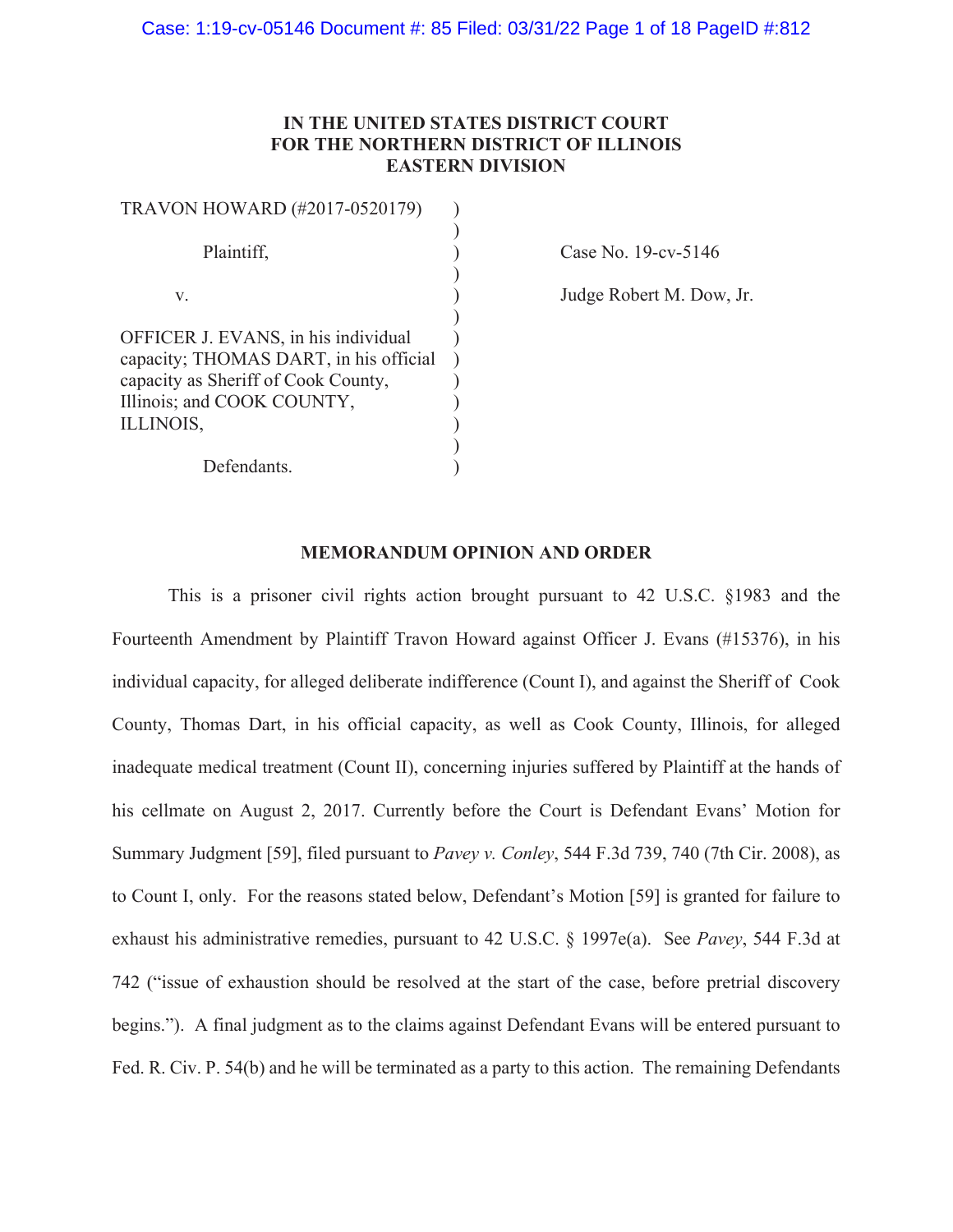### Case: 1:19-cv-05146 Document #: 85 Filed: 03/31/22 Page 2 of 18 PageID #:813

are instructed to file a Status Report regarding the progress of this case with respect to Count II of the Amended Complaint by April 15, 2022.

#### I. **Introduction**

Before a prisoner can bring a civil rights action under  $\S$  1983, the Prison Litigation Reform act (PLRA) requires exhaustion of any available administrative remedies. See 42 U.S.C. § 1997e(a); see also *Pavey*, 544 F.3d at 740. There are no exceptions to this mandatory, threshold requirement, see *Boyd v. Pfister*, No. 18-cv-3275, 2020 WL 6381367 (N.D. Ill. Oct. 30, 2020) (citing and quoting *Ross v. Blake*, 136 S. Ct. 1850, 1856 (2016)), and all "[u]nexhausted claims are procedurally barred from consideration." Pyles v. Nwaobasi, 829 F.3d 860, 864 (7th Cir. 2016). To exhaust administrative remedies, a prisoner with a civil complaint must first file a grievance within the prison's own grievance system and "follow the specific procedures laid out in the prison's administrative rules from start to finish." See, e.g., Boyd, 2020 WL 6381367 at  $*$ 6 (citing *King v. McCarty*, 781 F.3d 889, 893 (7th Cir. 2015) ("A prisoner must comply with the specific procedures and deadlines established by the prison's policy.").

A motion for summary judgment filed pursuant to *Pavey*, like the one filed in this case by Defendant Evans, essentially asserts an affirmative defense to suit based on documentary evidence—a paper alternative to a "Pavey hearing," see Pavey, 544 F.3d at 742, through which a court resolves this threshold issue without a hearing when the relevant facts are undisputed. See Nesbitt v. Villanueva, 2011 WL 737617, at \*3 (N.D. Ill. 2011). As an affirmative defense, Defendant Evans must carry the burden of establishing it to win. *Jones v. Bock*, 549 U.S. 199, 219 (2007). As the moving party on a motion for summary judgment, Evans must also show that there are no genuine issues of material fact from which a reasonable inference may be drawn in favor of Plaintiff on the issue of administrative exhaustion. Thus, although the allegations of the Amended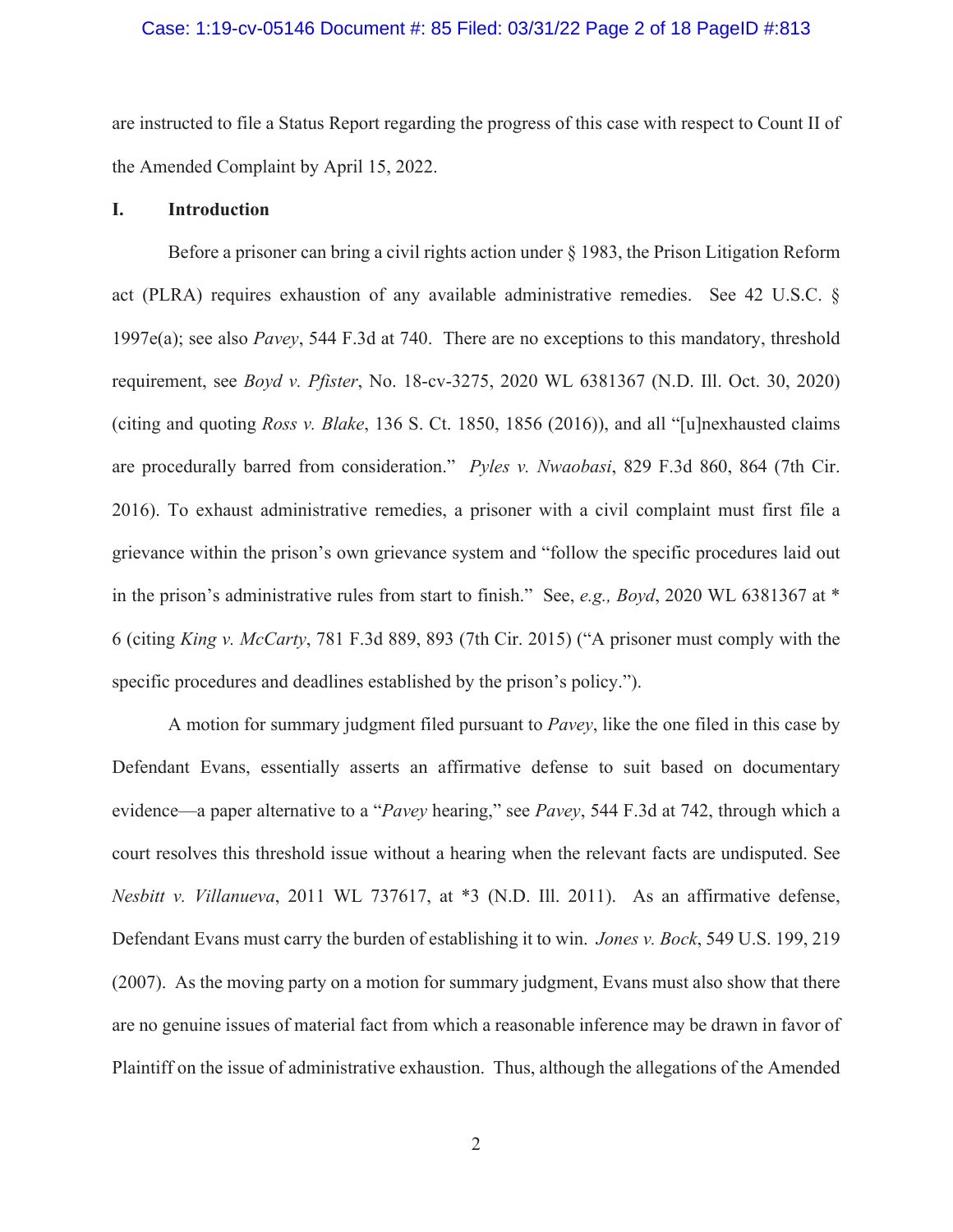### Case: 1:19-cv-05146 Document #: 85 Filed: 03/31/22 Page 3 of 18 PageID #:814

Complaint frame the legal issue, the parties' evidentiary showings in the Local Rule 56.1 Statements will govern the decision for this Rule 56 Motion for Summary Judgment [59].

The threshold issue raised by the pending motion is whether Plaintiff exhausted his administrative remedies available through the prison grievance system, as required by the PLRA, for the claim he now asserts against Defendant Evans in Count I, as amended [11]. The material and genuinely undisputed facts demonstrate that Plaintiff did not do so.

#### $\overline{A}$ . Count I's Allegations

In Count I of the Amended Complaint, Plaintiff sues Defendant Evans in his individual capacity. According to Plaintiff, on the night of August 2, 2017, Officer Evans, a correctional officer employed by the Cook County Sheriff, was on duty and acting within the scope of his employment at the prison where Plaintiff was confined. As pled, Officer Evans "laughed and walked away when Mr. Howard told him that he was being threatened by his cellmate." [11,  $\P$  2]. As recounted by Plaintiff: "[m]oments after Officer Evans walked away, [Plaintiff's] cellmate viciously attacked him, stabbing him below the right eye and kicking him repeatedly while he cowered under the bed." [Id., ¶ 2]. Plaintiff called for help, but no officers came to his aid, including Defendant Evans, who did not return until he was completing his next round of walkthroughs, nearly 30 minutes after the attack.  $Id.$  At this time, Plaintiff was bleeding profusely from his stab wound. [Id., at  $\P$ 15]. Plaintiff again called out to Defendant Evans, who stopped to investigate and prioritized removing Reza from the cell, before returning 15 minutes later to escort Plaintiff downstairs for medical evaluation.  $Id$ , at  $\P$  16-17]. By ignoring the reported threat (e.g., "objectively unreasonable inaction"), Plaintiff claims that Officer Evans was deliberately indifferent and exposed him to "a substantial risk to his health and safety"  $Id.$ ,  $\P$  24] resulting in injuries [Id.  $\P$ [25-26] at the hands of his cellmate.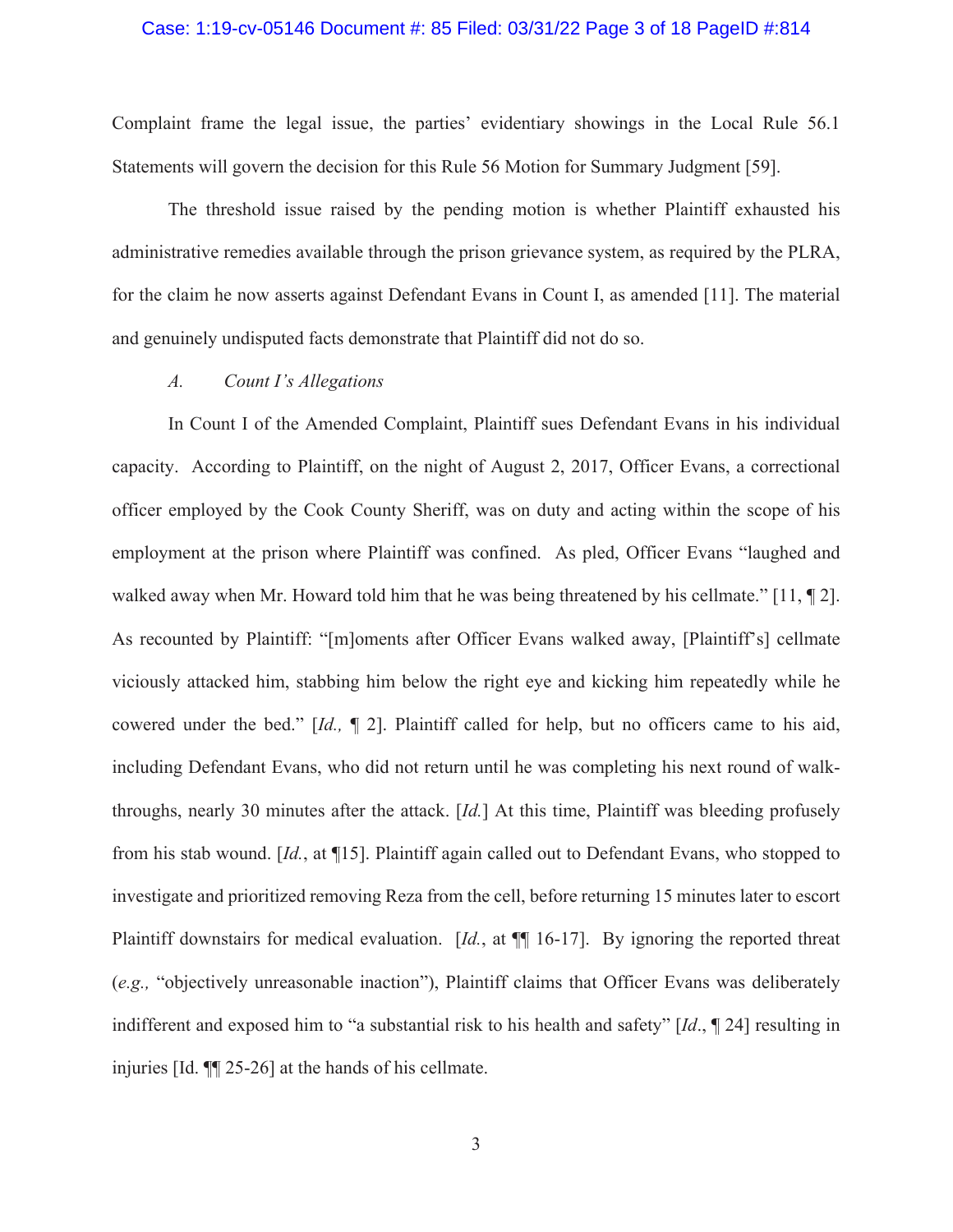### Case: 1:19-cv-05146 Document #: 85 Filed: 03/31/22 Page 4 of 18 PageID #:815

Also relevant to Defendant Evans' Motion for Summary Judgment are the Court's prior rulings with regard to Count II, because Count II involves a claim that Plaintiff also filed as a grievance and, when denied, appealed to exhaust his administrative remedies. Count II alleges that Defendants Dart and Cook County are liable because Plaintiff was unable to receive medical attention for his objectively serious health concerns as a result of understaffing and standard practices at the Cook County Jail, for which Defendants Dart and Cook County are responsible  $[11, \P\P 19, 27-28].$ 

#### Local Rule 56.1 Statement of Material & Undisputed Facts<sup>1</sup>  $B_{\cdot}$

At all relevant times, the CCDOC's Inmate Grievance Policy and Procedure was in effect. [73,  $\llbracket$  22]. The Grievance Policy required inmates to submit a completed Inmate Grievance within 15 days of the grievable offense, and to appeal the response within 15 days of receipt in order to exhaust administrative remedies  $Id$ ,  $\P$  23]. The 15-day time limitation for inmates to file grievances and appeals was, at all relevant times, part of the CCDOC grievance procedure, as stated on the Inmate Grievance Forms, CCDOC Response Forms, and in the CCDOC Inmate Handbook [Id.,  $\P$ ] 24-25], a copy of which Plaintiff received upon entry to CCDOC [Id.,  $\P$  28].

Prior to the August 2nd incident, Plaintiff utilized the Grievance Policy at least 11 times and appealed 4 of the final grievance determinations to the Administrative Review Board ("ARB"), in accordance with the Policy's dictates requiring an appeal to exhaust all administrative remedies [73, 1929]. Plaintiff has a high school degree and a homeland security training certificate

<sup>&</sup>lt;sup>1</sup> The facts in Part I.A., as stated, are drawn from the allegations in Plaintiff's Amended Complaint [11], but the facts in Part I.B. are drawn from the moving party's Local Rule 56.1(a) Statement of Amended Material Facts Without Genuine Dispute ("SOAMF") and the opposing party's Local Rule 56.1(e) Response. In response to a motion for summary judgment, the Court must base its decision on the material facts without genuine dispute and cannot presume that the allegations of the Amended Complaint are true. See Part II.A. for an explanation of how Local Rules 56.1(a) and (e) support the Court's review of a Rule 56 Motion for Summary Judgment such as the one filed by Defendant Evans [56].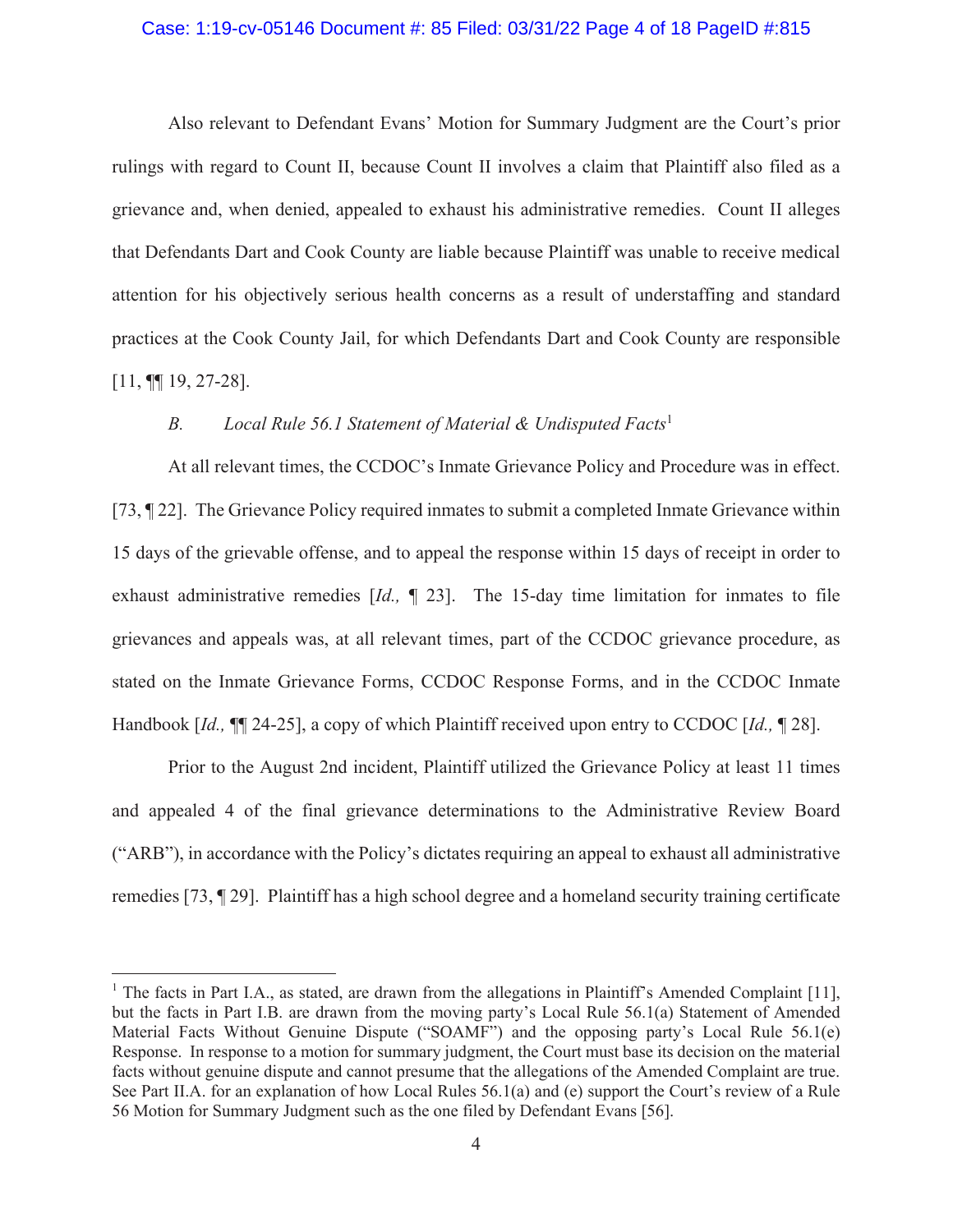### Case: 1:19-cv-05146 Document #: 85 Filed: 03/31/22 Page 5 of 18 PageID #:816

from Job Corps.  $Id, \P$  27, so it is reasonable to assume that he can read and understand the Inmate Handbook's Grievance and Appeal requirements for administrative exhaustion, a fact reflected by his previous grievance filings and appeals [*Id.*, 1 33].

The record contains three grievances related or arguably related to the August 2 stabbing incident. None of these three grievances alleges that any correctional officer was deliberately indifferent to or failed to protect Plaintiff from the assault by his cellmate on August 2, 2017, and there are no missing grievances related to Officer Evans [Id., 1930].

1. The August 8, 2017 Grievance

On August 8, 2017, Plaintiff filed his 12th grievance with Cook County Department of Corrections ("CCDOC") officials, based on the August 2 Incident (the "August 8 Grievance"), as alleged above. The Grievance Policy states that any prisoner grievances must be filed with the CCDOC within 15 days from the incident giving rise to the grievance. Therefore, Plaintiff's August 2 Grievance, filed on August 8, was timely. The August 8 Grievance, however, did not recount the facts alleged in the Amended Complaint, as stated above, with one minor exception. The August 2 Grievance expressly stated:

"Now I have been asking for a month to have my phone voice recognition reset because my sister is all I have since my mother died 2 years ago and I can't talk to my sister do to the fact that the voice recognition doesn't recognize my voice! The reason I'm Grievancing this is I feel every time I ask the white shirts they refuse to do [their] job to help me so it's like there say ---- my sister the only family I have left. Now I don't cause any trouble for no employee here but if they continue to ignore me I be force to take legal action when I talk to my lawyer to see what step to take along wit[h] the lawsuit from me getting stabbed extremely close to my eyeball."

[73 (Plaintiff's SOAMF),  $\P$ 4].

The Grievance Policy requires CCDOC officials to do one of two things in response to a timely filed grievance: (1) CCDOC officials must make a merits determination regarding the grievance in writing and return this written determination ("response") to the prisoner within 15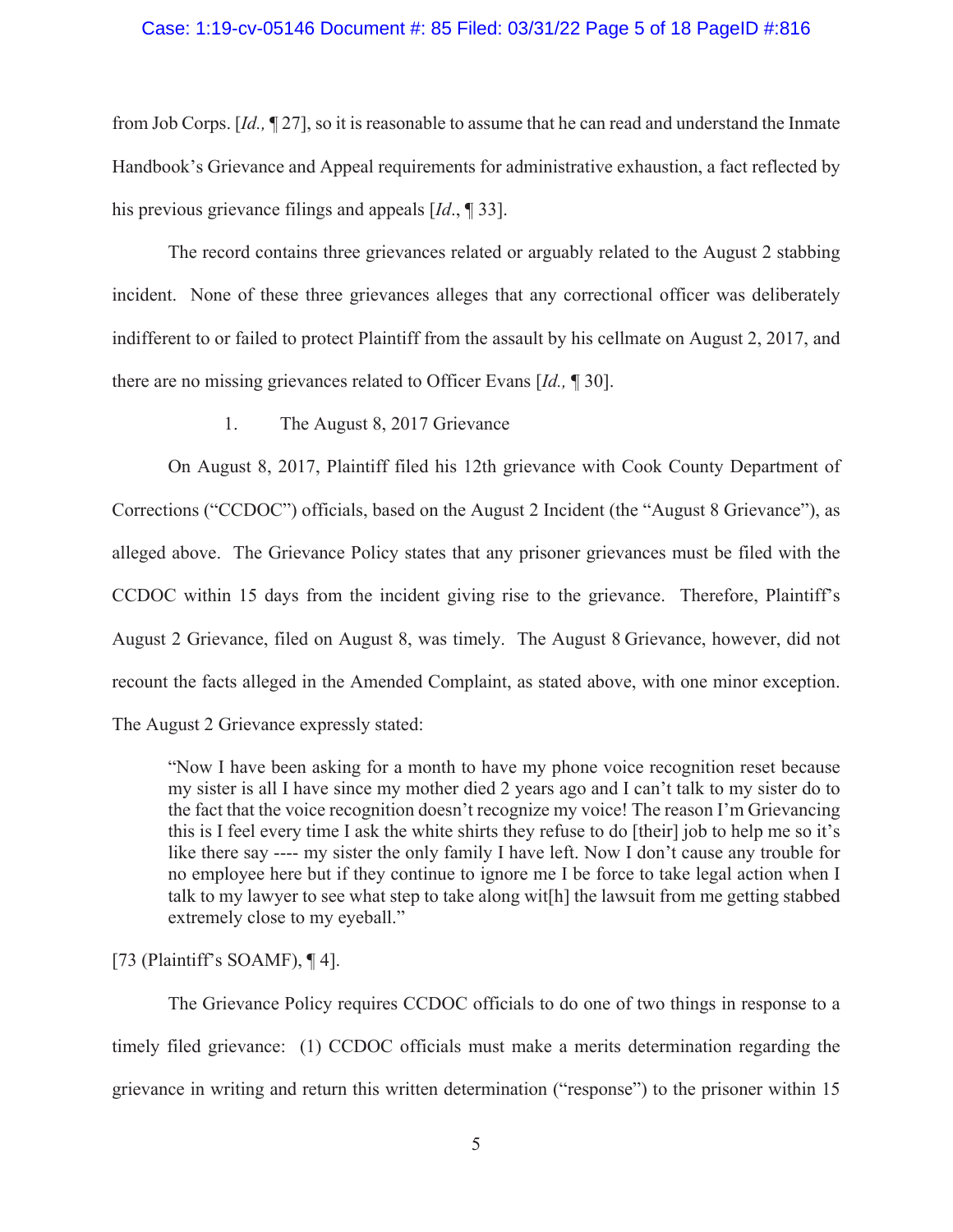### Case: 1:19-cv-05146 Document #: 85 Filed: 03/31/22 Page 6 of 18 PageID #:817

days from the date the grievance was submitted; or, alternatively,  $(2)$  if a merits determination for a grievance cannot be made in writing or the response cannot be returned with the specified 15 days, the CCDOC must inform the prisoner who submitted the grievance within that time period of the delay. The Grievance Policy does not define "merits determination." However, in *Boyd*, Judge Seeger adopted the persuasive and common sense view that a merits determination is simply one that ends the inquiry by denying the requested relief, granting the requested relief, or rejecting the grievance on procedural grounds, such as untimeliness.

The CCDOC's response to the August 8 Grievance, dated September 9 and received by Plaintiff on September 17 ("September 17 Response") included a merits determination because it granted Plaintiff's request to have his voice recognition reset [73, at  $\parallel$  5]. This determination was a response to Plaintiff's articulated grievance in the first two and (arguably) all three sentences of the August 8 grievance. The first and second sentences of the grievance related to his inability to make a phone call to his sister. Fairly read, the second sentence—which includes the grievance that "white shirts refuse to do [their] job to help me"—refers to Plaintiff's request for help to reset the voice recognition system and nothing else. Given the positive response to his voice recognition request in the September 17 Response, there was no need for Plaintiff to appeal this determination to the ARB to exhaust administrative remedies. The September 17 Response, however, did not address the last sentence of his August 8 Grievance, which stated:

Now I don't cause any trouble for no employee here but if they continue to ignore me I be force to take legal action when I talk to my lawyer to see what step to take along wit<sup>h</sup> the lawsuit from me getting stabbed extremely close to my eyeball."

[73, at  $\P$  5]. Plaintiff failed to appeal the September 17 Response, as required by the Grievance Policy, and thereby forfeited his right to seek administrative exhaustion of any part of the August 8 Grievance, including any silence regarding the last sentence's reference to the stabbing incident.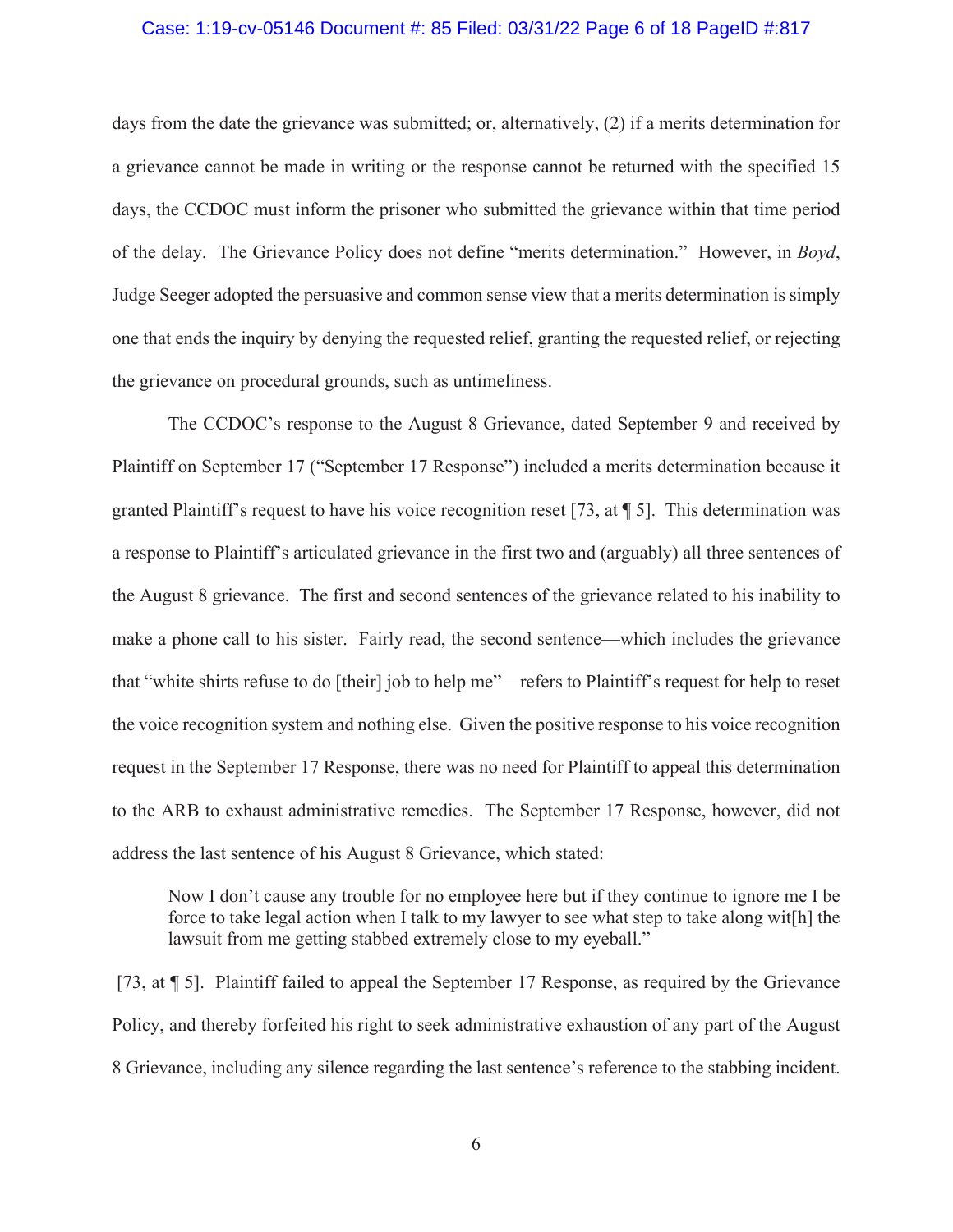# 2. The September 15 Grievance

Before receiving the September 17 Response, Plaintiff filed a second grievance, recounting the events of the August 2 attack by his cellmate, including the stabbing. But in this second grievance he made no mention of Defendant Evans' inaction or Plaintiff's requests for help. [73, **[40]**. The September 15 grievance states: "This grievance is to follow up on the grievance I submitted  $\lceil \text{o} \rceil n \cdot 8 - 7 - 2017 \rceil$ .]<sup>22</sup> And "...towards the end when I mention the lawsuit I am going to file on this county because I got stabbed extremely close to my eye socket. On August 1, 2017 at 10:30 pm I was watching TV  $\ldots$  [When] the show went off at 11 pm  $\ldots$  I immediately was blindsided by my cellmate with a bunch of knees ... D[ue] to the blows to my face I suffered ... I'm suffering from vision loss in the right eye."  $[17, \P 16]$ .

On September 26, 2017, CCDOC sent to Plaintiff its response denying the September 15 Grievance as untimely because "the grieved issue did not occur in the last 15 days". [Id., 117]. This procedural denial on grounds of untimeliness was a merits decision that required an appeal to the Administrative Review Board (ARB) to exhaust administrative remedies. Plaintiff did not, however, appeal the denial to the September 15 Grievance, as required by the Grievance Policy.

#### 3. The October 25, 2017 Grievance

On October 25, 2017, Plaintiff filed a grievance with CCDOC stating: "I wrote and sent in a medical slip [stating] how my wrist also hurts my knuckle on my pinky ... from the blind-sided fight with my old cellmate Reza." [17,  $\P$  19]. On December 12, 2017, "Cermak staff responded to Plaintiff' denying the October 25 Grievance, stating that Plaintiff previously received medical care [*Id.*, 120]. Although Plaintiff did not appeal the August 8 and September 15 Grievances, he *did* appeal the October 25 Grievance [Id., 1| 21], which is one of the reasons why the Court denied the

<sup>&</sup>lt;sup>2</sup> Defendant Evans notes that Plaintiff incorrectly dated his August 2017 Grievance as filed on August 7.  $[60, at 3, n.3]$ .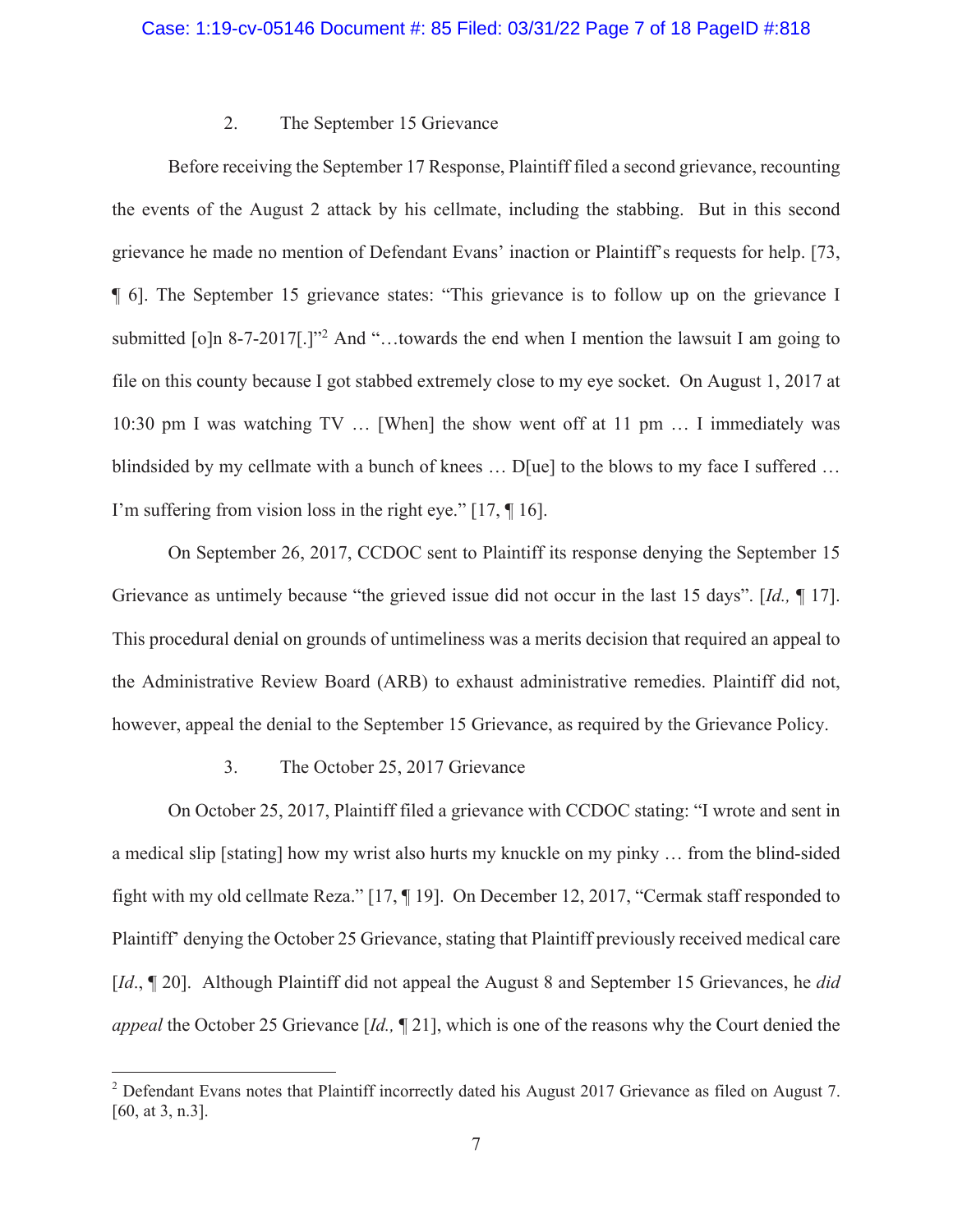### Case: 1:19-cv-05146 Document #: 85 Filed: 03/31/22 Page 8 of 18 PageID #:819

motions to dismiss filed by Defendants Dart [19] and Cook County [27] earlier in these proceedings.

#### II. **Procedural History & Legal Standards**

Plaintiff, acting pro se, filed an Original Complaint [1] on July 30, 2019. Subsequently, Plaintiff filed a motion for attorney representation [4], which the Court granted [5]. On October 25, 2019, Plaintiff filed an Amended Complaint [11] with the help of counsel. In lieu of filing answers, Defendants Dart and Cook County each filed a motion to dismiss Count II [19, 27], which alleged a claim under Monell for inadequate medical treatment for the stab wound Plaintiff suffered on August 2, 2017. On September 21, 2020, the Court denied both motions [51]. Defendant Evans then filed this *Pavey* motion for summary judgment [59].

#### Rule 56 Summary Judgment  $A_{\cdot}$

Summary judgment is appropriate if there is no genuine dispute as to any material fact and the movant is entitled to judgment as a matter of law. Fed. R. Civ. P. 56(a). A genuine dispute of material fact exists if the evidence would permit a reasonable factfinder to return a verdict for the nonmoving party. Anderson v. Liberty Lobby, Inc., 477 U.S. 242, 248 (1986). In considering a motion for summary judgment, the Court views all facts and draws all reasonable inferences in the light most favorable to the nonmoving party. Chaib v. Geo Grp., Inc., 819 F.3d 337, 341 (7th Cir. 2016).

Local Rule 56.1 governs the procedures for filing and responding to motions for summary judgment in this court. The rule is intended "to aid the district court, 'which does not have the advantage of the parties' familiarity with the record and often cannot afford to spend the time combing the record to locate the relevant information, in determining whether a trial is necessary." Delapaz v. Richardson, 634 F.3d 895, 899 (7th Cir. 2011) (internal citation omitted.) The Northern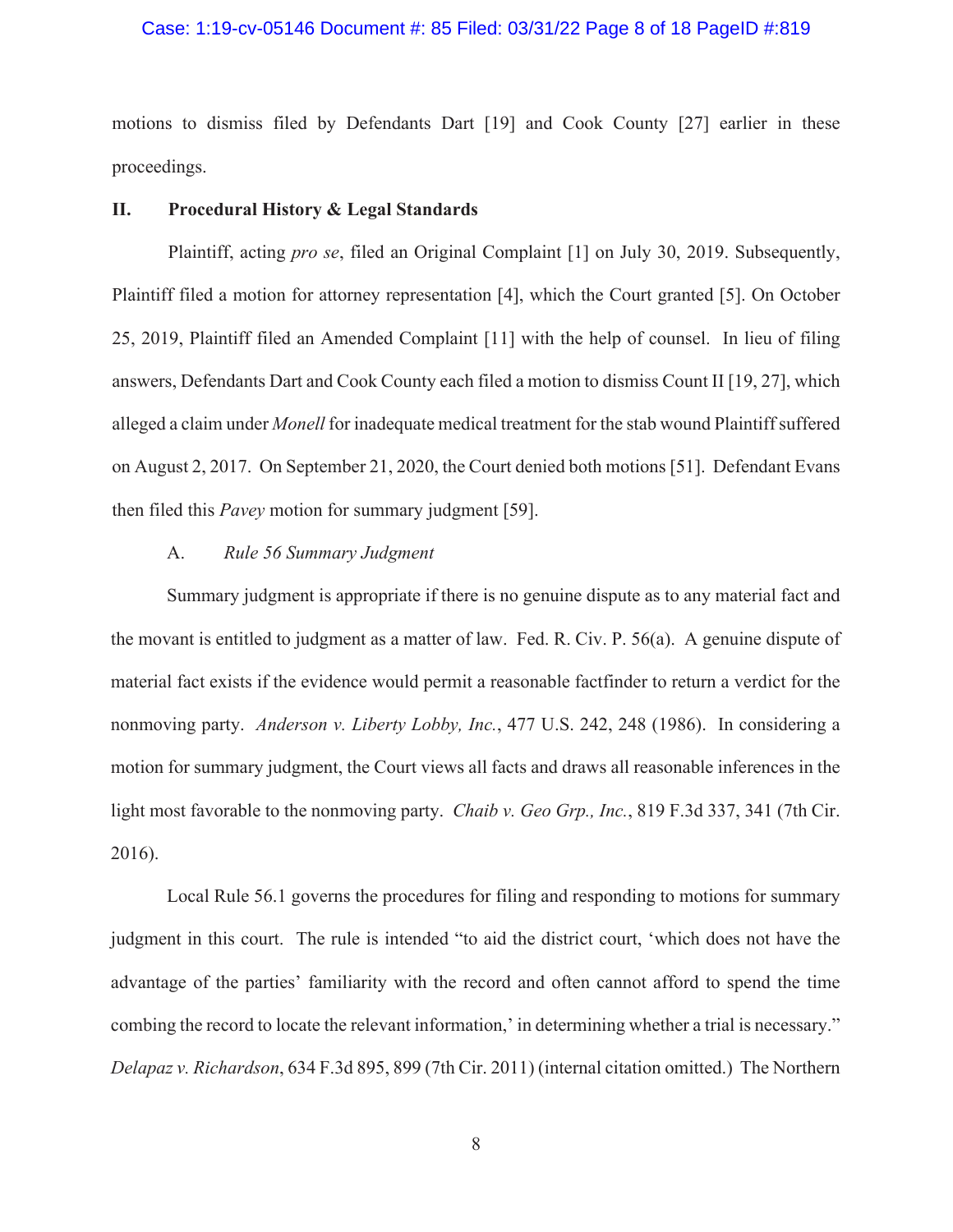### Case: 1:19-cv-05146 Document #: 85 Filed: 03/31/22 Page 9 of 18 PageID #:820

District of Illinois' Local Rule ("Local Rule" or "L.R.")  $56.1(a)$  requires the moving party to provide a statement of material facts that complies with Local Rule  $56.1(d)$ . L.R.  $56.1(a)$ . Local Rule  $56.1(d)$  requires that "[e]ach asserted fact must be supported by citation to the specific evidentiary material, including the specific page number, that supports it. The court may disregard any asserted fact that is not supported with such a citation." L.R.  $56.1(d)(2)$ .

The opposing party must then respond to the movant's proposed statements of fact. *Schrott v. Bristol-Myers Squibb Co.*, 403 F.3d 940, 944 (7th Cir. 2005); L.R. 56.1(e). In the case of any disagreement, "a party must cite specific evidentiary material that controverts the fact and must concisely explain how the cited material controverts the asserted fact. Asserted facts may be deemed admitted if not controverted with specific citations to evidentiary material." L.R.  $56.1(e)(3)$ .

### *B. Exhaustion of Administrative Remedies*

The Prison Litigation Reform Act requires an inmate who brings a civil rights complaint to first exhaust his administrative remedies within the correctional system.  $42$  U.S.C. § 1997e(a); see, e.g., Barnes v. Briley, 420 F.3d 673, 677 (7th Cir. 2005); Perez v. Wisconsin Dep't of Corr., 182 F.3d 532, 535 (7th Cir. 1999). This requirement is mandatory; "a court may not excuse a failure to exhaust." *Ross v. Blake*, 578 U.S.  $632$ ,  $639$  (2016). The PLRA requires exhaustion and the Seventh Circuit requires "strict compliance" with the grievance process. *Dole v. Chandler*, 438 F.3d 805, 808 (7th Cir. 2006).

The administrative process, which typically involves the filing of a grievance, is intended to allow correctional facilities "to address [issues] before being subjected to suit, [reduce] litigation to the extent complaints are satisfactorily resolved, and [improve] litigation that does occur by leading to the preparation of a useful record." Jones v. Bock, 549 U.S. 199, 219 (2007). To fulfill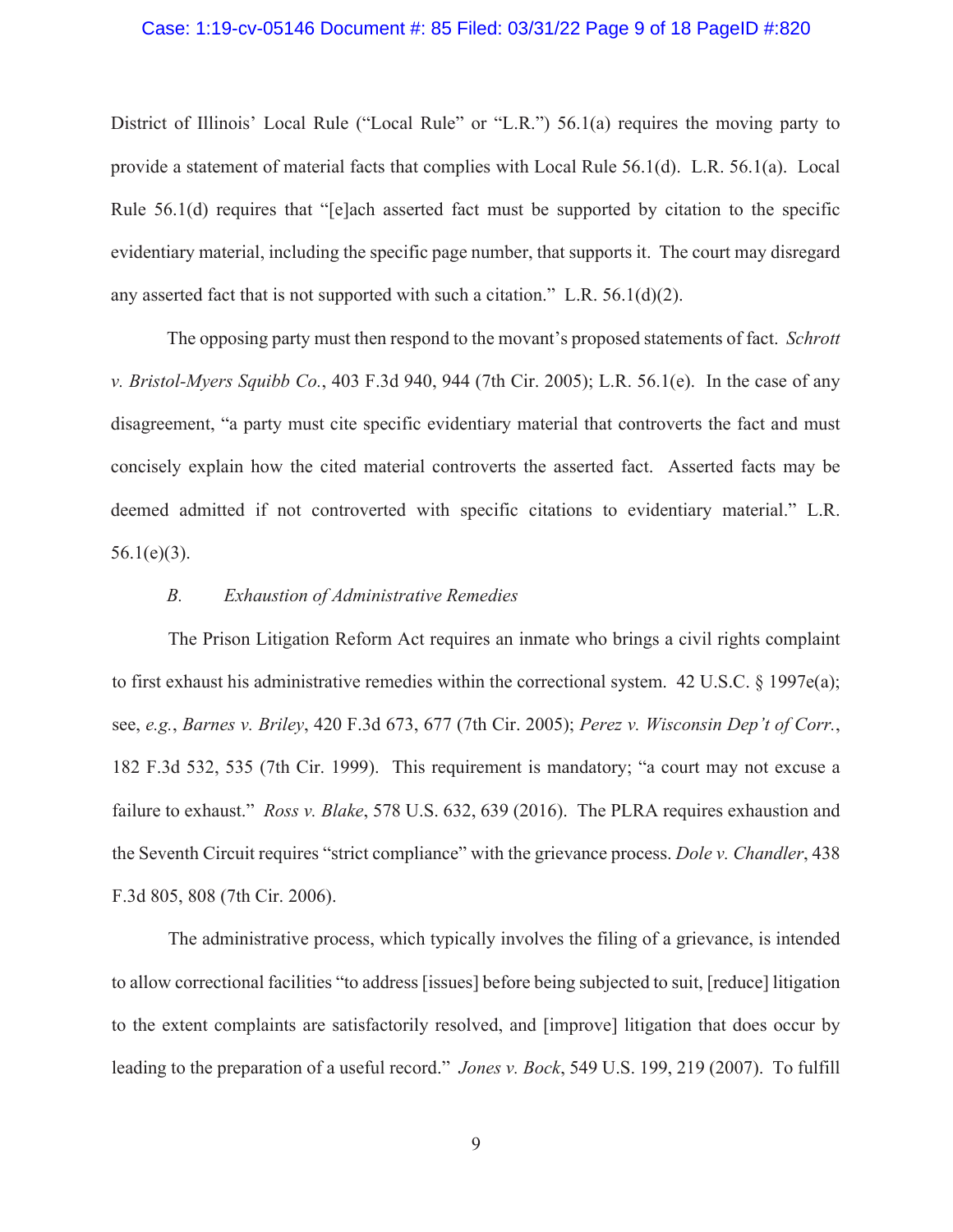### Case: 1:19-cv-05146 Document #: 85 Filed: 03/31/22 Page 10 of 18 PageID #:821

the exhaustion requirement, an inmate must comply with the procedures and deadlines established by the correctional facility's policies. *Hernandez v. Dart*, 814 F.3d 836, 842 (7th Cir. 2016); *Maddox v. Love,* 655 F.3d 709, 720 (7th Cir. 2011). Here, the CCDOC's Grievance Policy required a timely grievance (within 15 days of the complained of conduct or incident) and an appeal within 15 days of receiving the CCDOC's written Response (with a merits determination regarding the grievance). Because failure to exhaust is an affirmative defense, the burden is on the defendant to demonstrate that the inmate failed to exhaust. *Maddox*, 655 F.3d at 720.

#### Ш. **Analysis**

Defendant advances two arguments regarding Plaintiff's failure to exhaust his administrative remedies. First, Defendant argues that Plaintiff did not exhaust because he "did not file a grievance about Officer Evans' conduct." [60 (Memo in Supp. Of MSJ), at 7]. Second, Defendant argues that "[e]ven if this Court should find that [the First Grievance] is sufficiently related to Officer Evans' conduct," Plaintiff still did not exhaust "because [he] did not appeal that grievance." *Id.* at 10-11. The Court agrees with both arguments.

#### $\overline{A}$ . Plaintiff's Grievances Do Not Satisfy the Notice Requirements of the PLRA or the CCDOC Grievance Policy.

Failure to exhaust administrative remedies is a fatal flaw that precludes a prisoner plaintiff from proceeding with legal action, because "the primary purpose of a grievance is to alert prison officials to a problem." Maddox v. Love, 655 F.3d 709, 722 (7th Cir. 2011) (internal citations and quotation marks omitted). See also 42 U.S.C. § 1997e(a). Thus, the prisoner's grievance must include enough information to alert the prison of the wrong for which the prisoner seeks redress. The measure of "enough information" does not require precision. For example, the name of a particular officer who the prisoner seeks to report need not be included in the grievance. Strong v. David, 297 F.3d 646, 650 (7th Cir. 2002). But the information provided by the prisoner must be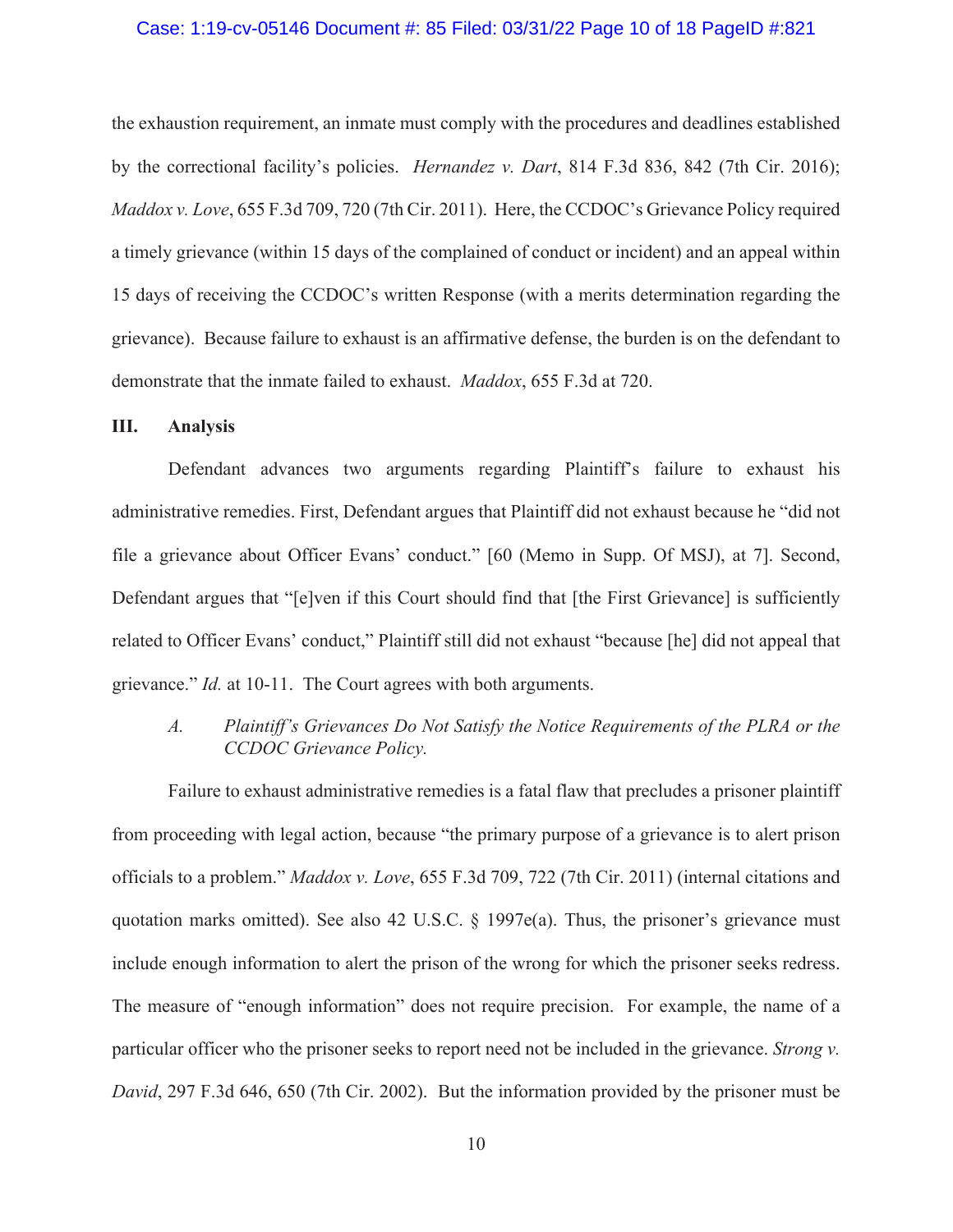# Case: 1:19-cv-05146 Document #: 85 Filed: 03/31/22 Page 11 of 18 PageID #:822

sufficient, even when read generously and liberally by the CCDOC (and a reviewing court), to a left the CCDOC of the prisoner's complaint in a way that produces an understanding of the subject matter grieved and the remedy sought to address the grievance. See, e.g., 42 U.S.C. § 1997 $e$ (a) (requiring sufficient facts and information for prison officials to "object intelligibly to some asserted shortcoming").

In the instant case, the first two sentences of Plaintiff's August 8 Grievance addressed only the problem he was having calling his sister because the prison's voice recognition system was not working and the "white shirts refuse to do [their] job to help me ...." [73,  $\P$  4]. Fairly and generously read, the first two sentences relate only to the Plaintiff's inability to make a phone call to his sister and his grievance that the "white shirts" won't help him fix this problem.

The third sentence of the August 8 Grievance is more ambiguous. There, Plaintiff states:

Now I don't cause any trouble for no employee here but if they continue to ignore me I be force to take legal action when I talk to my lawyer to see what step to take along wit the lawsuit from me getting stabbed extremely close to my eyeball."

[73, 14]. A fair reading of the third sentence is that Plaint if is not trying to cause trouble for any white shirt employees, but if these employees "continue[d] to ignore [him]" then he would be "forced to take legal action" when he talks to his lawyer "to see what step to take...." [Id.]. This reading is also contextually consistent with the first two sentences, because Plaintiff is referring to talking to his lawyer – someone outside the prison system with whom he can speak only by using the phone and, thus, the voice recognition system. That said, the last line of the third sentence does not address the voice recognition system; and its only common link is the reference to a lawsuit (second clause), which follows from his reference to a legal action in the first clause. The phrase "along with" plainly implies more than one lawsuit or legal action.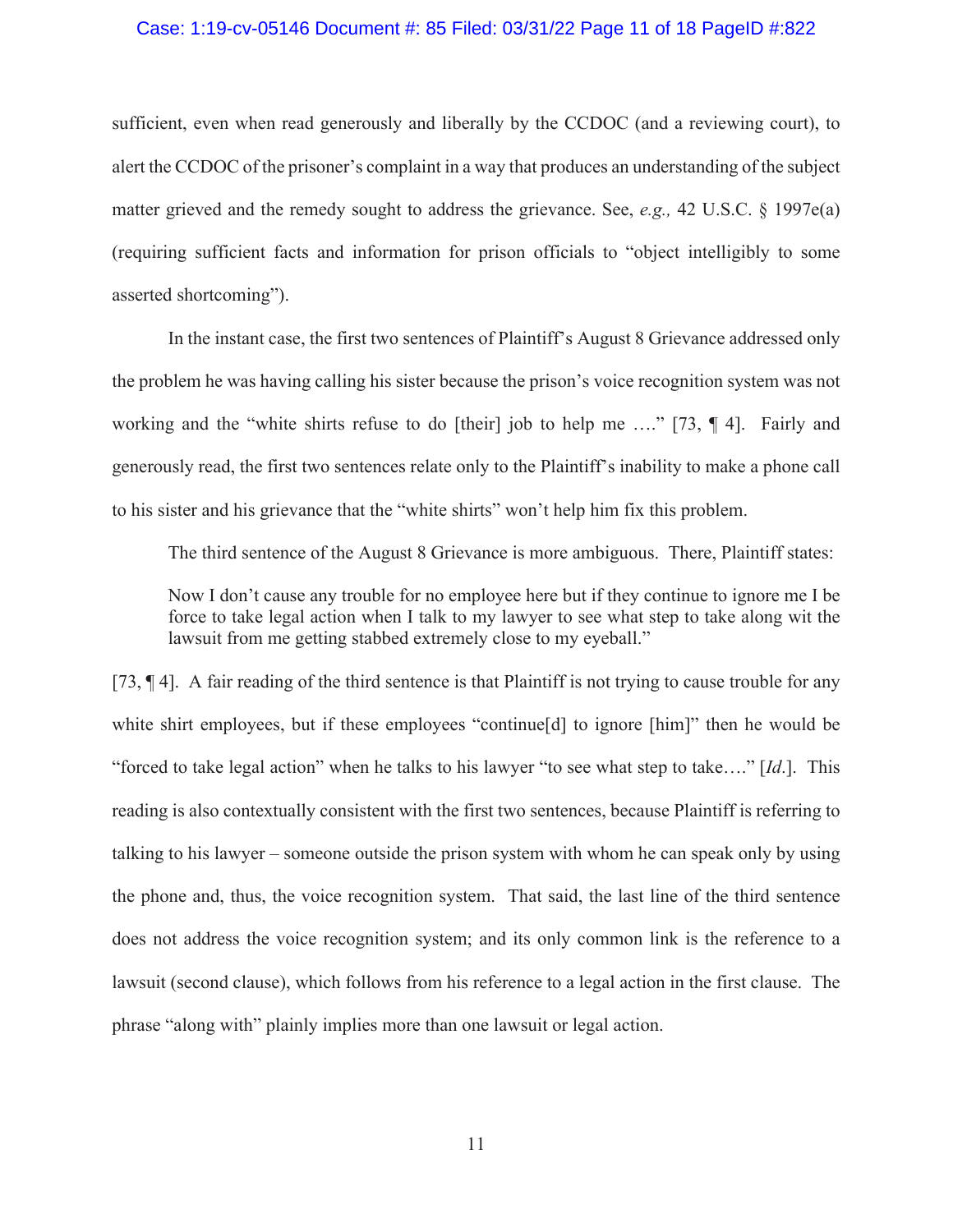### Case: 1:19-cv-05146 Document #: 85 Filed: 03/31/22 Page 12 of 18 PageID #:823

Based on the plain meaning of the words he used, the Court concludes that Plaintiff was threatening to file a second round of litigation based on the voice recognition system issue. In other words, there appears to be a threat of potential or additional litigation over Plaintiff "getting" stabbed extremely close to my eyeball" on August 2, that is distinct from the grievance he had about the voice recognition system, which he includes as an after thought at the end of his August 8 Grievance. The August 8 Grievance, in the Court's view (and also apparently that of the CCDOC), raised an entirely unique issue related to the voice recognition system and about not being helped by white shirts with that issue, about which Plaintiff threatens legal action the next time he talks to his lawyer. This grievance, even when generously construed, simply does not provide information sufficient to put the CCDOC on notice about any grievance related to the stabbing incident. At most, it put CCDOC on notice that Plaintiff intended to file a lawsuit.

Interpretation of the last clause of the third sentence, therefore, yields an entirely reasonable and fair inference that Plaintiff did not grieve the stabbing incident in the August 8 Grievance, but merely foreshadowed the grievances he would later file on September 15 and October 25 regarding the stabbing assault itself (September 15 Grievance) and inadequate medical care (October 25), which became his claim in Count II of his Amended Complaint. Certainly, the CCDOC's complete silence regarding his reference to the stabbing incident reflects that they did not understand Plaintiff's August 8 Grievance to be raising that issue. In any event, as discussed in greater detail below, even if under the most generous reading imaginable is given to the August 8 Grievance, under which it is read to notify CCDOC that Plaintiff sought an investigation of both the voice recognition issue and the stabbing incident, Plaintiff's failure to appeal the CCDOC's September 17 Response was fatal to any attempt to resist Evans' failure to exhaust argument.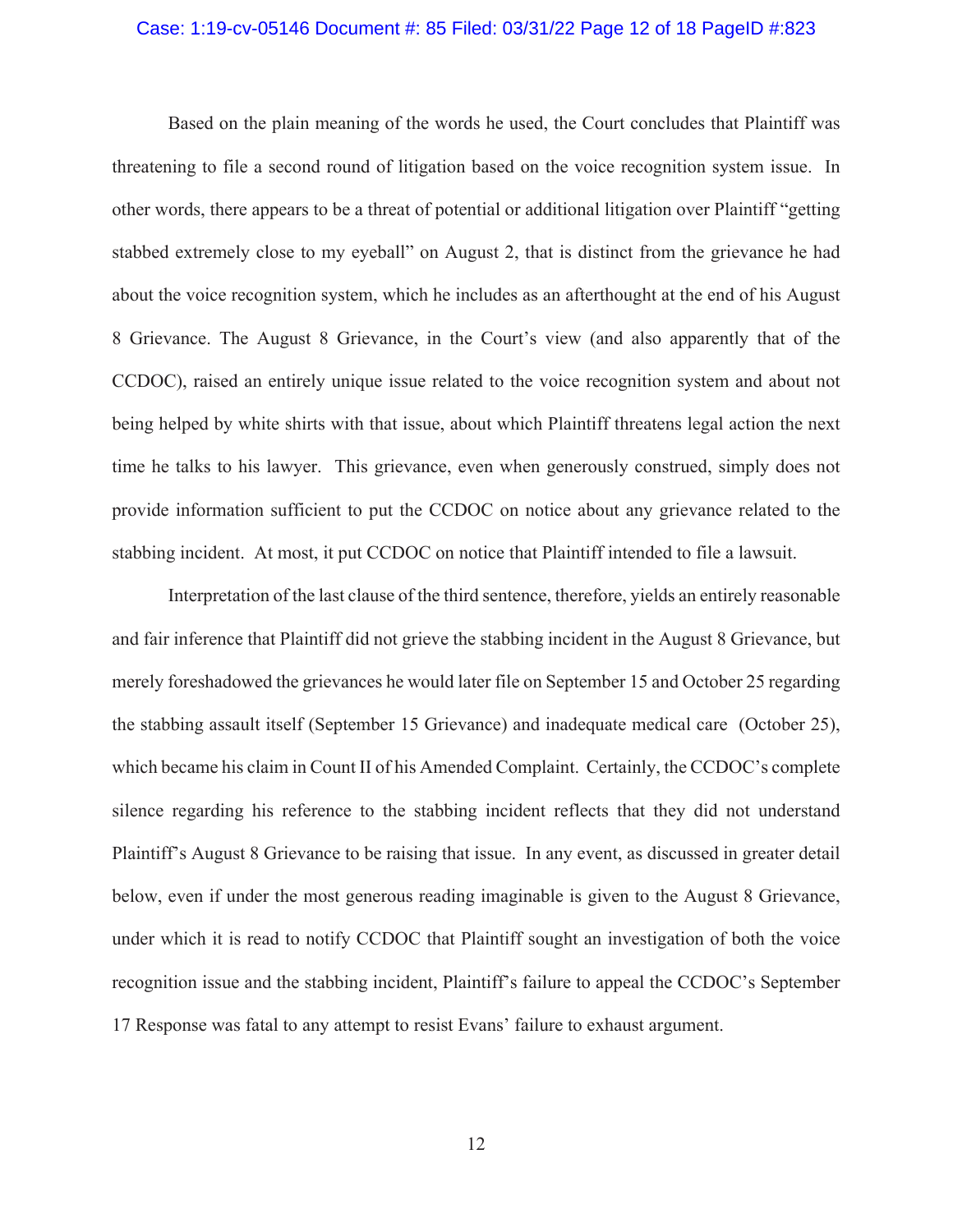### Case: 1:19-cv-05146 Document #: 85 Filed: 03/31/22 Page 13 of 18 PageID #:824

Notably, the October 25 Grievance regarding inadequate medical attention that was denied by the CCDOC, on grounds that Plaintiff had been treated before the grievance response was due, was appealed. In doing so, Plaintiff exhausted his administrative remedies and preserved Count II as a claim for this civil suit. Significantly, however, Defendant Evans is not named as a party to Count II but only to Count I.

 $\mathcal{C}$ . Even if the August 8 or September 15 Grievances Properly Notified CCDOC of the Stabbing Incident, These Grievances Did Not Complain About A Prison Guard's Deliberate Indifference to Plaintiff's Assault or Failure to Protect Plaintiff from the Assault.

Another substantive problem Plaintiff faces is that neither the August 8 nor the September 15 Grievances can fairly, generously, or reasonably be read as notifying CCDOC that a prison guard knew about the alleged threat or the actual assault and did nothing about it. Plaintiff's Amended Complaint pleads a deliberate indifference theory under § 1983, but the briefs discuss a failure to protect (these are two different theories). Regardless, to assign legal culpability to Defendant Evans in this case, the PLRA and Grievance Policy require both a "heads up" in one of the grievances at issue *and* a follow up appeal to the ARB alerting them that a prison guard was deliberately indifferent, even if the PLRA has been interpreted not to require a prisoner to name names. Plaintiff did not ever mention the involvement, indifference or failure to act by prison guards with regard to the stabbing incident in any of his grievances. His references to "white shirts" not helping him was, as interpreted, tied to the voice recognition system issue. And his continued reference to employees, for whom he did not wish to make trouble but who continued to "ignore" him, is not related to any subject other than the threat of a lawsuit about the voice recognition system.

Plaintiff's counsel encourages the Court to read the August 8 Grievance more generously, to include the reference to CCDOC employees "ignoring" him as being linked to a lawsuit about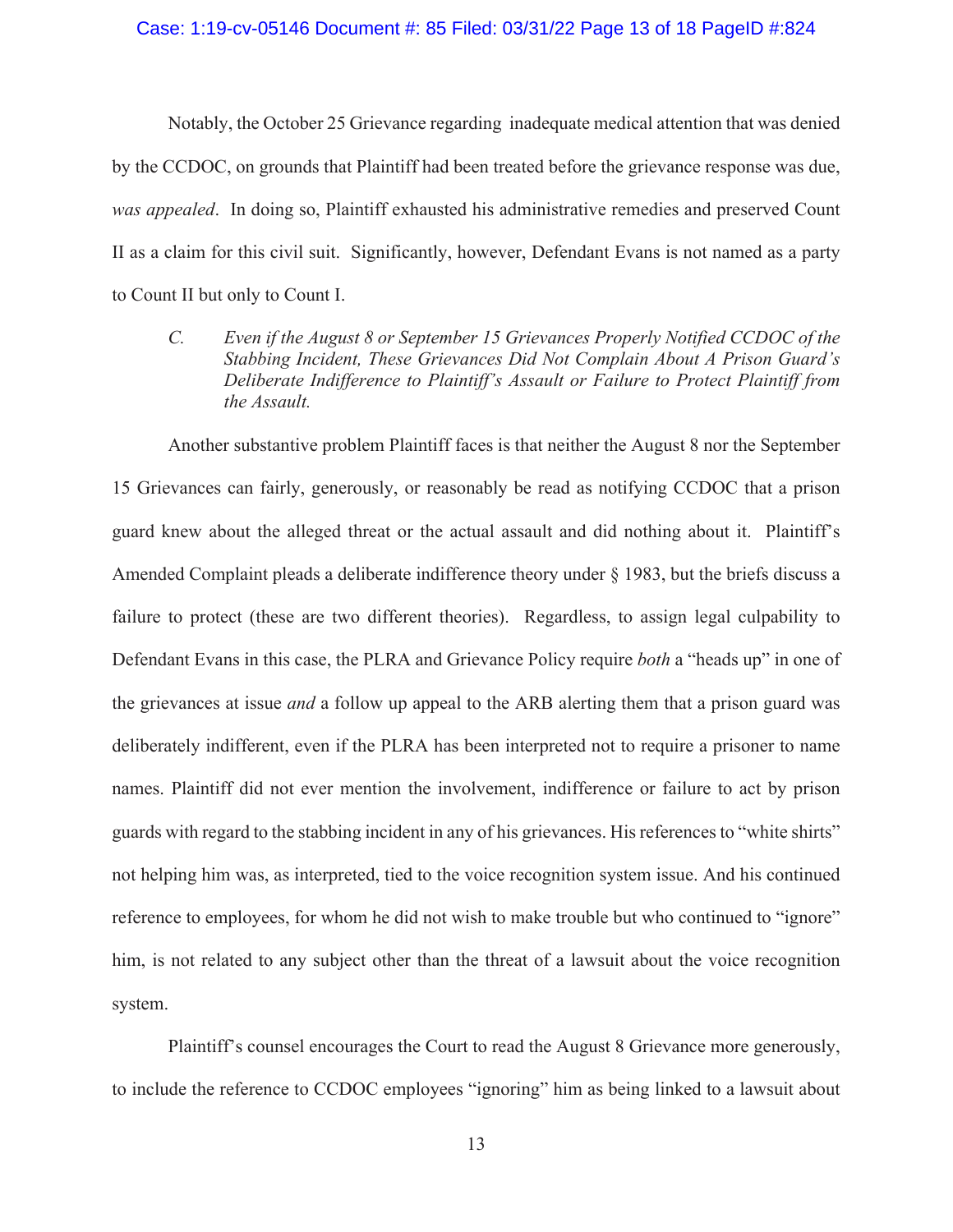### Case: 1:19-cv-05146 Document #: 85 Filed: 03/31/22 Page 14 of 18 PageID #:825

the stabbing incident, citing the case of *Riccardo v. Rausch*, 375 F.3d 521 (7th Cir. 2004), in which the plaintiff mentioned that another inmate had committed a rape and that "the administration don't do there [sic] job." Riccardo, 375 F.3d at 524. The Court determined that "a generous construction of [Riccardo's] grievance would have induced the prison to consider the possibility that the guards could have prevented [the] assault." Id. As such the Court concluded that "Riccardo exhausted the administrative process." Id. However, the Court also noted that Riccardo's grievance was "at the border of intelligibility" and that "it is hard to imagine much less that a prisoner could do and still alert the prison." Id.

Unlike Riccardo, where the grievance focused on the sexual assault and commented on related administrative shortcomings, Plaintiff's August 8 Grievance focused on a complaint about the voice recognition system and only mentioned the physical assault in passing. When Plaintiff wrote, "the reason I'm Grievancing this is I feel every ltime I ask the white shirts they refuse to do [their] job," Plaintiff was referring to the reason for filing his grievance about the failure of prison officials to reset his voice recognition system. [73 (Plaintiff's SOAMF), at 11,  $\P$  4] This interpretation is supported by the rest of the sentence, which laments that "it's like there say  $-$  my sister the only family I have left." *Id.* Even applying a generous interpretation of Plaintiff's grievance leads to the conclusion that Plaintiff had an issue with prison officials' unresponsiveness, especially as it pertained to resetting his voice recognition system. It does not stand to reason that Plaintiff's August 8 Grievance communicated discontent with prison officials lack of response to his request for help on the night of the August 2 attack by his cellmate. Instead, the alleged role Defendant Evans is now alleged to have played in the threat of assault and the actual stabbing as it played out on August 2 seems very much like a pre-litigation after-thought.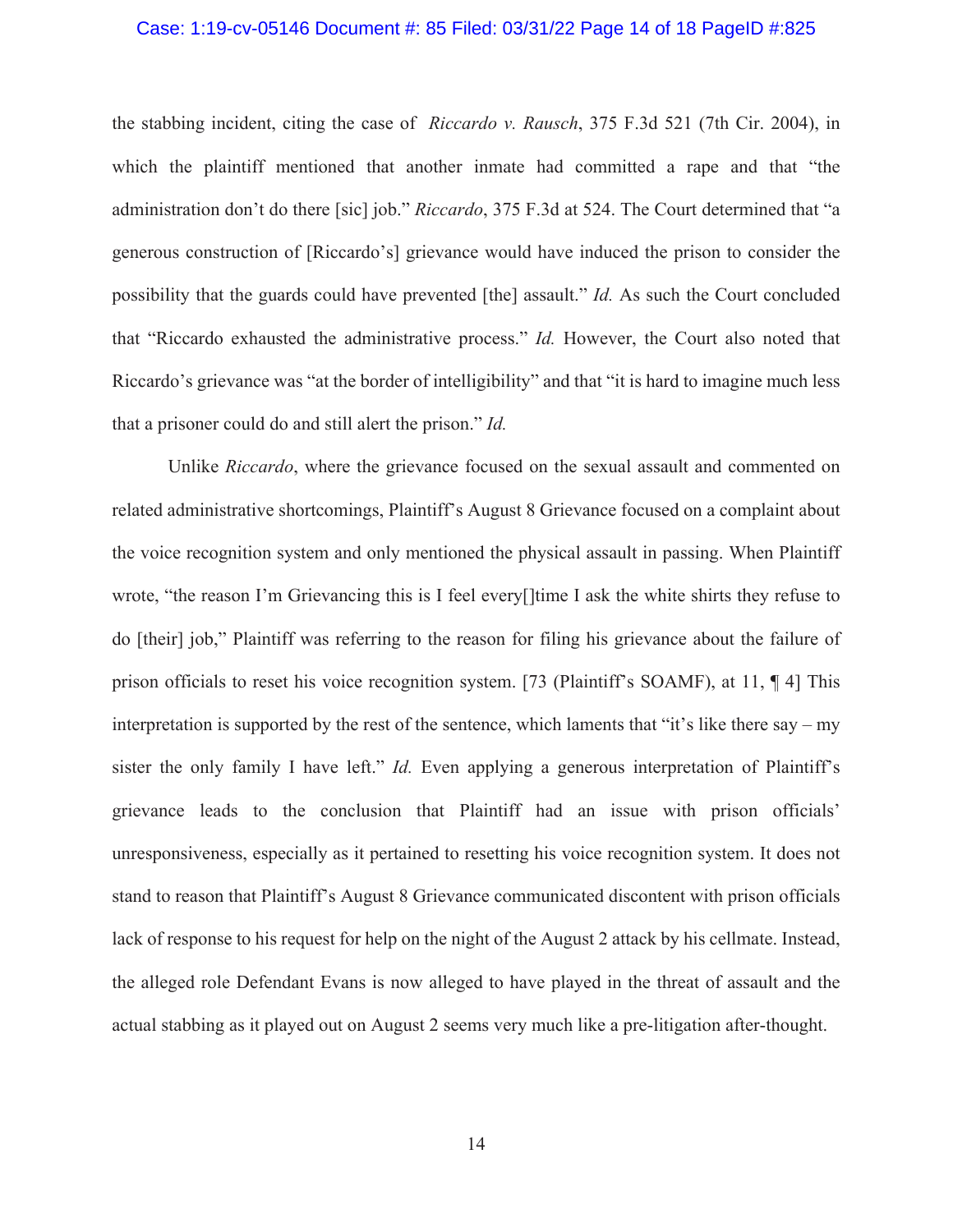### Case: 1:19-cv-05146 Document #: 85 Filed: 03/31/22 Page 15 of 18 PageID #:826

The PLRA and the Grievance Policy, together with many federal cases addressing the requirements of both, make clear that Plaintiff's claim against Defendant Evans was not administratively exhausted and cannot serve as the basis for a claim in this civil action. The failure to exhaust is based first on the fact that he never filed a grievance about Defendant Evans – at any time relevant to this proceeding. The failure to exhaust is also reflected by the fact that Plaintiff did not file an appeal of either the August 8 Grievance or the September 15 Grievance, as required by the Grievance Policy. Even if Plaintiff was confused by the Response to the August 8 Grievance, as alleged (believing that the CCDOC might still have been investigating the third sentence reference to the stabbing) the CCDOC's Response to the September 15 Grievance, received by Plaintiff on October 9, 2017, clearly denied on procedural grounds (untimeliness) Plaintiff's attempt to grieve the stabbing incident allegations. This kind of denial also must be appealed to preserve the right to litigate any civil rights claims related to it in federal court. See Boyd, 2020 WL 6381367 at \* 5-6.

#### $D_{\cdot}$ Plaintiff's Arguments Are Unavailing

Plaintiff's arguments to the contrary are not persuasive. Any suggestion that Plaintiff was confused about the Policy regarding how to appeal misses the mark because the undisputed facts show that he previously used the grievance and appeal process exactly as they were outlined in the Policy. Plaintiff's argument that the September 15 Grievance was an appeal of the August 8 Grievance is also falls short because an appeal is defined in the Grievance Policy as a request by Plaintiff to overturn the merits determination of the CCDOC from the original grievance response. Here, there was no response or merits determination to appeal as of September 15; Plaintiff did not receive the Response until September 17; and, regardless, the September 15 Grievance was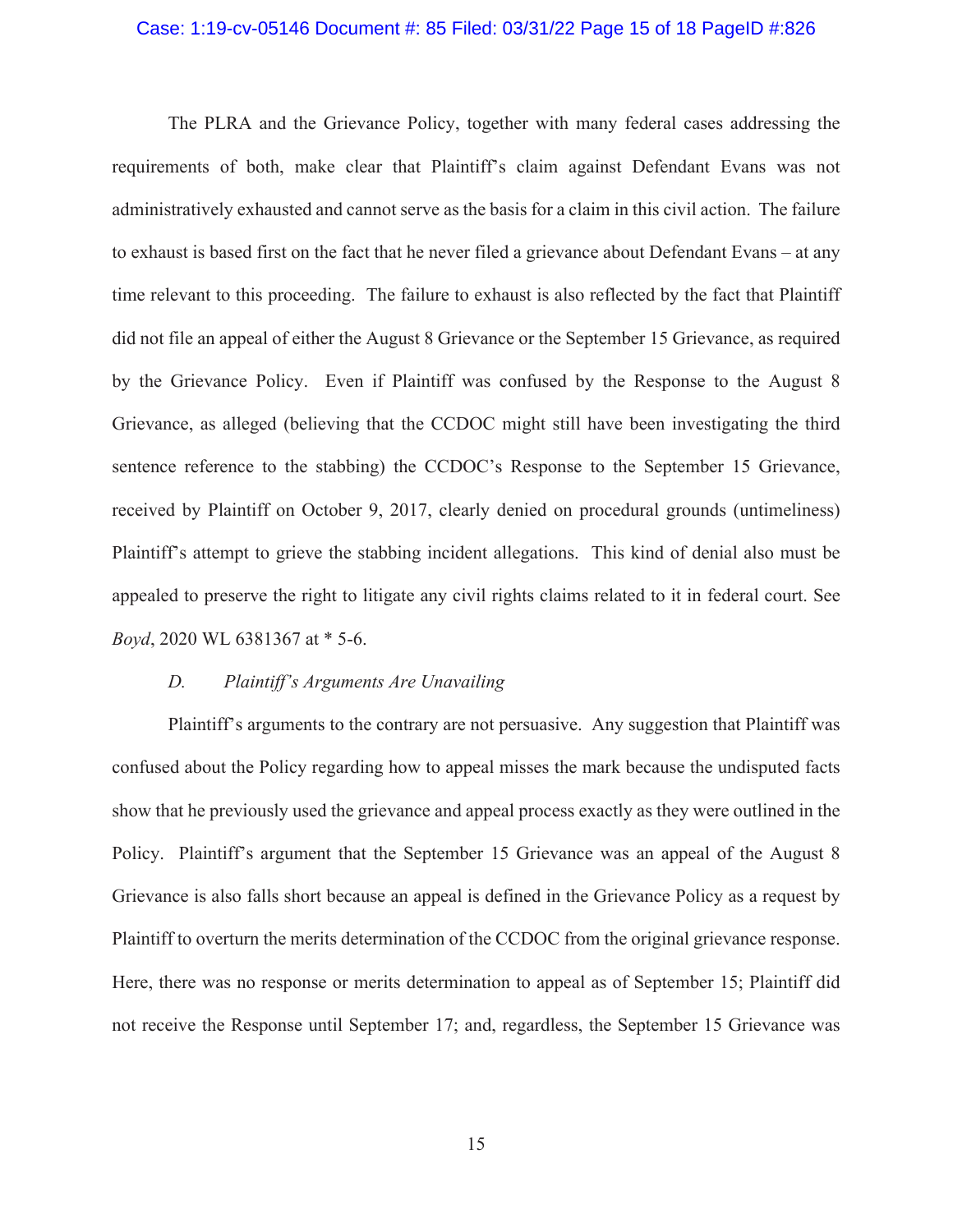### Case: 1:19-cv-05146 Document #: 85 Filed: 03/31/22 Page 16 of 18 PageID #:827

filed with the CCDOC, not the ARB, as required by the Grievance Policy that Plaintiff previously understood and complied with at least four times prior to this date.

Finally, Plaintiff contends that he adequately grieved his claim against Officer Evans and that Defendant overstates the level of detail required to do so. Noting that the PLRA merely requires that a grievance "object intelligibly to some asserted shortcoming," Plaintiff argues that he was not required to identify Evans by name or to specifically mention Evans failure to protect him. [72 (Plaintiff's Memo in Opp. To MSJ), at 6-7 (citing *Strong v. David*, 297 F.3d 646, 650)  $(7th$  Cir. 2002)). Although Plaintiff is correct that the Grievance Policy does not require specificity, Plaintiff's grievance should have, at minimum, "alert[ed] prison officials to a problem." Maddox v. Love, 655 F.3d 709, 722 (7th Cir. 2011). The August 8 Grievance did that but the problem identified related to the failure to reset Mr. Howard's voice recognition system, not Officer Evans' (or any other officer's) conduct on an earlier date on a different problem.

E. Even if the August 8 or September 15 Grievances Properly Notified CCDOC of Plaintiff's Claim Against Defendant Evans, His Failure to Appeal Either Grievance Eliminates Any Administrative Exhaustion Argument.

Defendants further argue that "[e]ven if this Court should find that [the August  $8$ ] Grievance] is sufficiently related to Officer Evans' conduct," Plaintiff still did not exhaust "because [he] did not appeal that grievance." *Id.* at 10-11. "The CCDOC Grievance Procedure requires inmates fill out and submit an Inmate Grievance Form within fifteen (15) days of the alleged conduct, incident or offense, and to appeal the grievance response to exhaust administrative remedies within 15 days from receipt of the grievance response. Filing an appeal of a grievance response is required in order to exhaust an inmate's administrative remedies."  $[61-5$  (Decl. of John Mueller), at  $3, \P 8$ .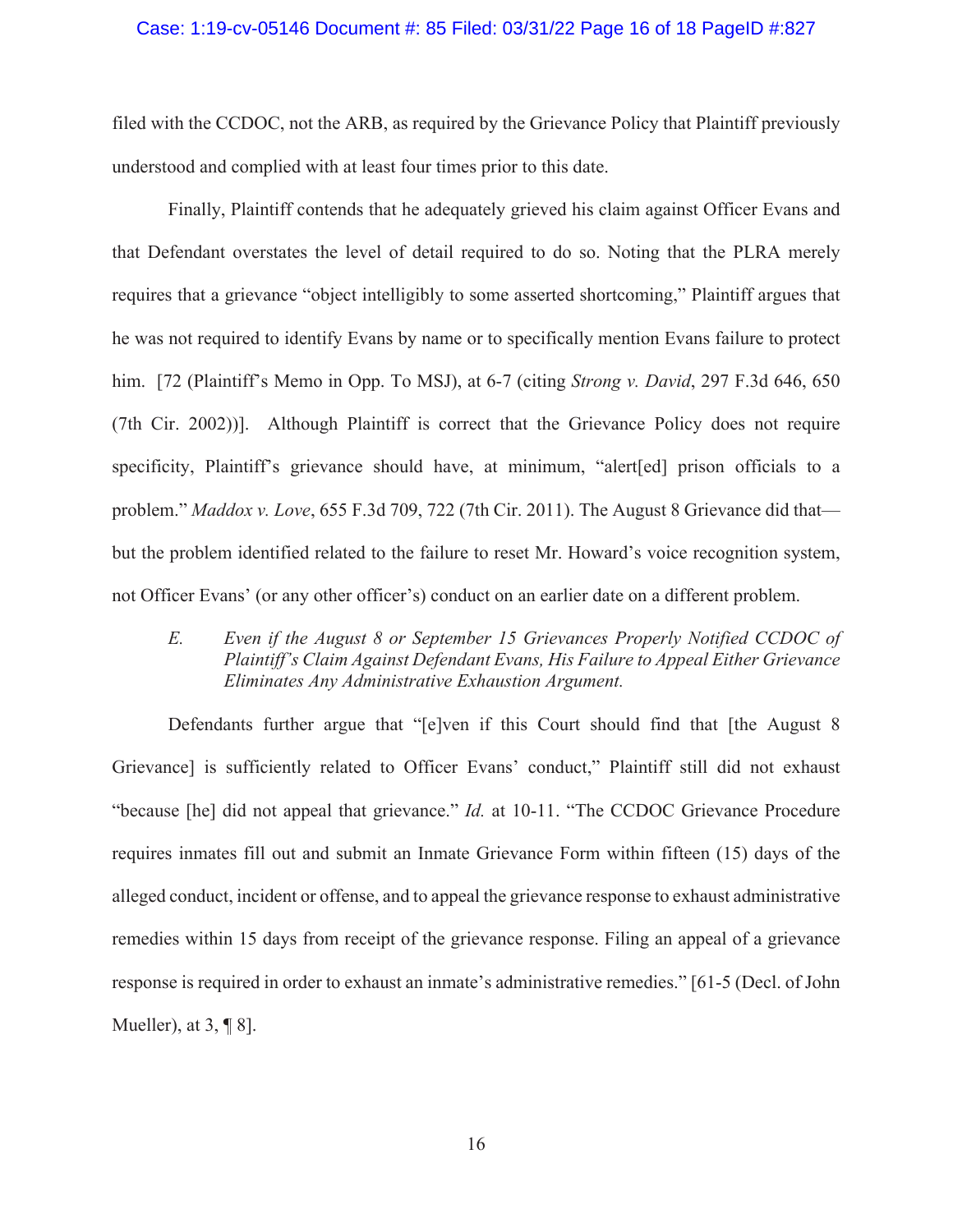### Case: 1:19-cv-05146 Document #: 85 Filed: 03/31/22 Page 17 of 18 PageID #:828

Plaintiff advances three counter arguments. First, Plaintiff argues that "the CCDOC's violation of its policy relieved Mr. Howard of Any Obligation Under the Policy to appeal the untimely denial of his grievance." [72 (Plaintiff's Memo in Opp. To MSJ), at 14 (citing Cleveland v. County of Cook, 2009 WL 3156742, at \*3 (N.D. Ill. Sept 25, 2009) ("the exhaustion requirement" is satisfied once the prison fails to reply to a timely-filed grievance within the time frame specified by the administrative rules.")]. Second, Plaintiff argues that "Mr. Howard's [Second Grievance] was effectively an appeal regarding the [First Grievance]." [72 (Plaintiff's Memo in Opp. To MSJ), at 15]. *Third*, Plaintiff argues that even if Mr. Howard is not "excused from [exhausting his administrative remedies] by the CCDOC's violation of its Policy and even if his second grievance is not deemed to have been an appeal of his [First Grievance]," "the appeal provision in the Policy is confused and confusing, and fails to adequately inform inmates of the need to file an appeal if they wish to preserve their ability to file a lawsuit." [72 (Plaintiff's Memo in Opp. To MSJ), at 16- $17$ .

The first argument is essentially that the CCDOC waived the administrative exhaustion requirement when it failed to comply with its own obligations under the Policy. The Court disagrees. The PLRA governs the issue of administrative exhaustion and, although it directs that the prison's grievance policy should be strictly enforced, the PLRA does not authorize the Court to waive any administrative exhaustion requirements.

The second argument is also unavailing. The September 15 Grievance was not an appeal. It was submitted to the CCDOC, and it made new allegations about the stabbing that were not contained in the August 8 Grievance. At most the September 15 Grievance functioned as an amendment or reassertion of a prior grievance, perhaps to remind the CCDOC that Plaintiff was waiting for an overdue Response. But it was not an appeal either in substance or in form.

17